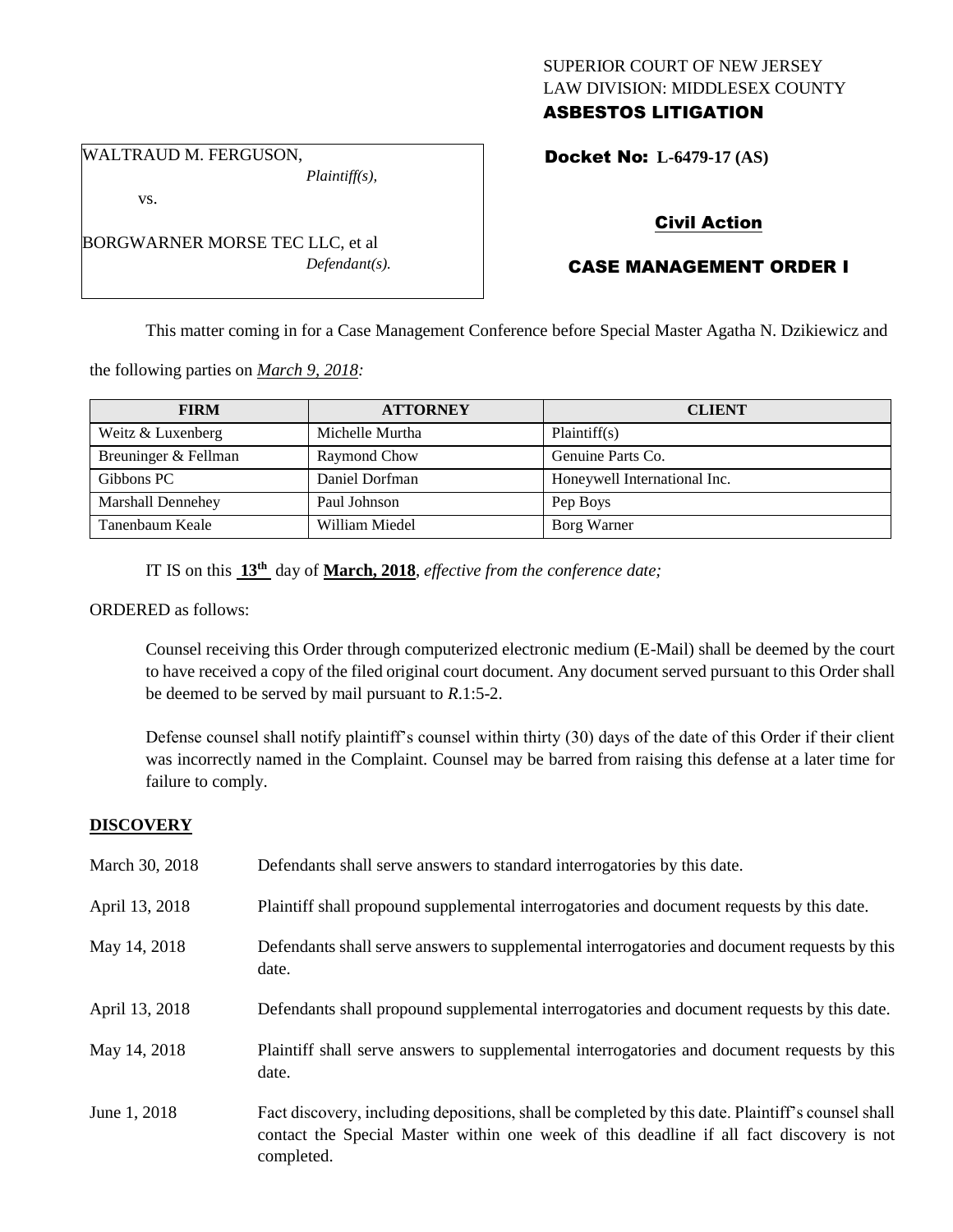#### June 1, 2018 Depositions of corporate representatives shall be completed by this date.

### **EARLY SETTLEMENT**

June 15, 2018 Settlement demands shall be served on all counsel and the Special Master by this date.

### **SUMMARY JUDGMENT MOTION PRACTICE**

- June 15, 2018 Plaintiff's counsel shall advise, in writing, of intent not to oppose motions by this date.
- July 6, 2018 Summary judgment motions shall be filed no later than this date.
- August 3, 2018 Last return date for summary judgment motions.

### **MEDICAL DEFENSE**

- June 29, 2018 Plaintiff shall serve medical expert reports by this date.
- September 4, 2018 Defendants shall identify its medical experts and serve medical reports, if any, by this date. In addition, defendants shall notify plaintiff's counsel (as well as all counsel of record) of a joinder in an expert medical defense by this date.

## **LIABILITY EXPERT REPORTS**

- June 29, 2018 Plaintiff shall identify its liability experts and serve liability expert reports or a certified expert statement by this date or waive any opportunity to rely on liability expert testimony.
- September 4, 2018 Defendants shall identify its liability experts and serve liability expert reports, if any, by this date or waive any opportunity to rely on liability expert testimony.

#### **ECONOMIST EXPERT REPORTS**

- June 29, 2018 Plaintiff shall identify its expert economists and serve expert economist report(s), if any, by this date or waive any opportunity to rely on economic expert testimony.
- September 4, 2018 Defendants shall identify its expert economists and serve expert economist report(s), if any, by this date or waive any opportunity to rely on economic expert testimony.

#### **EXPERT DEPOSITIONS**

September 28, 2018 Expert depositions shall be completed by this date. To the extent that plaintiff and defendant generic experts have been deposed before, the parties seeking that deposition in this case must file an application before the Special Master and demonstrate the necessity for that deposition. To the extent possible, documents requested in a deposition notice directed to an expert shall be produced three days in advance of the expert deposition. The expert shall not be required to produce documents that are readily accessible in the public domain.

#### **PRE-TRIAL AND TRIAL**

September 11, 2018 @ 10:00am Settlement conference. All defense counsel shall appear with authority to negotiate settlement and have a representative authorized to negotiate settlement available by

 $\_$  ,  $\_$  ,  $\_$  ,  $\_$  ,  $\_$  ,  $\_$  ,  $\_$  ,  $\_$  ,  $\_$  ,  $\_$  ,  $\_$  ,  $\_$  ,  $\_$  ,  $\_$  ,  $\_$  ,  $\_$  ,  $\_$  ,  $\_$  ,  $\_$  ,  $\_$  ,  $\_$  ,  $\_$  ,  $\_$  ,  $\_$  ,  $\_$  ,  $\_$  ,  $\_$  ,  $\_$  ,  $\_$  ,  $\_$  ,  $\_$  ,  $\_$  ,  $\_$  ,  $\_$  ,  $\_$  ,  $\_$  ,  $\_$  ,